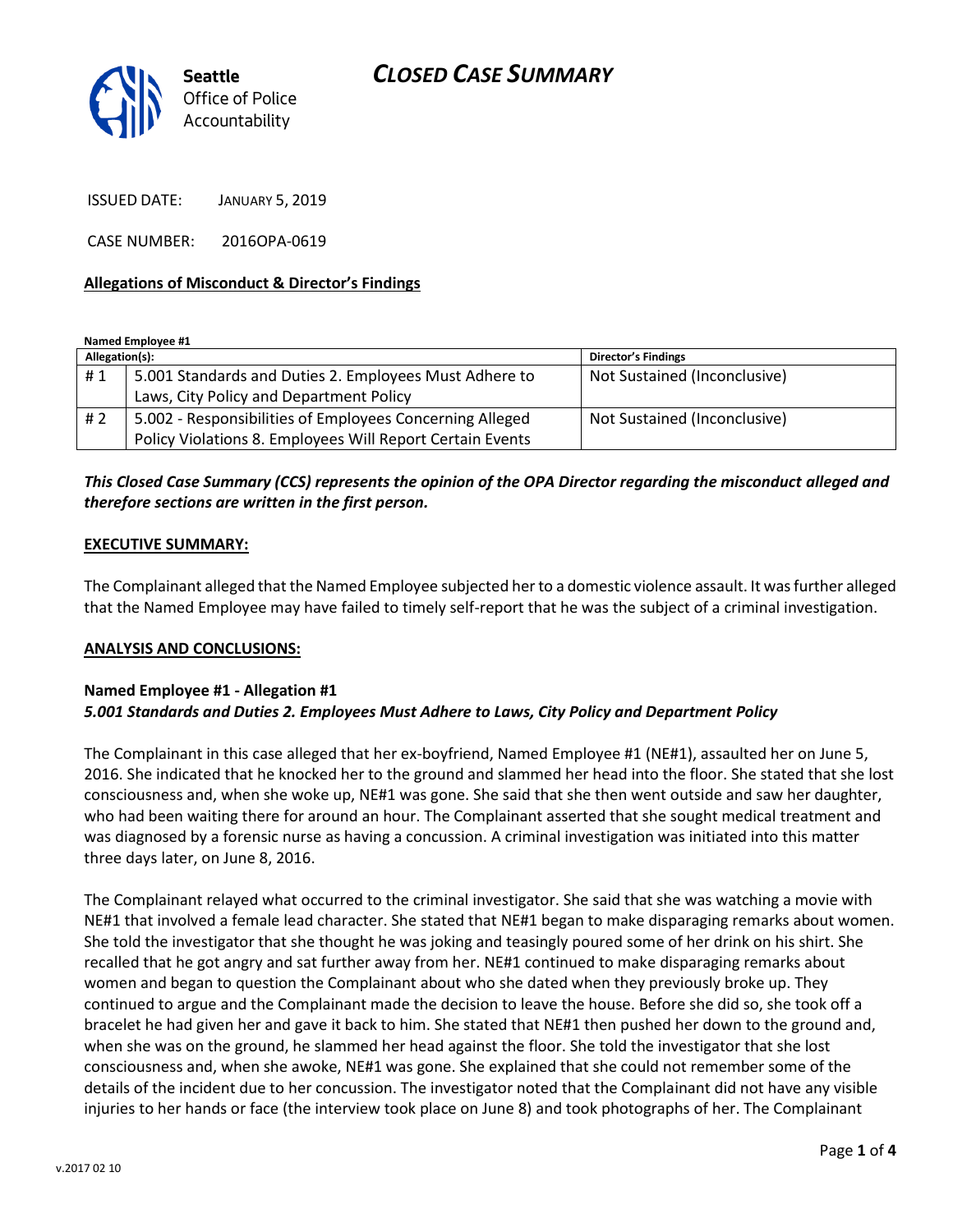

# *CLOSE CASE SUMMARY*

OPA CASE NUMBER: 2016OPA-0619

stated that she had limited interaction after the fact with NE#1 and that he asked her to return a bottle of alcohol to him. One of her friends returned the alcohol. She provided copies of the texts to the investigator.

The criminal investigator also interviewed the friend referenced above. He stated that he was aware that the Complainant was dating a police officer and she had been discussing with him whether she should pursue the relationship. At approximately 10:00 p.m. on June 5, the friend received a text from the Complainant in which she stated that NE#1 had slammed her head into the floor. The Complainant later relayed what had occurred to the friend. He ensured that she received medical treatment and recalled that she was diagnosed with a concussion. He stated that he later told a neighbor what had occurred and that this neighbor ultimately reported NE#1's conduct to the police. The friend showed the investigator texts that the Complainant had sent to him.

The same day, the investigator went to NE#1's residence to interview him. The investigator noted that NE#1 stated that he did not know why the investigator was at his home and, when he was given the reason, he was willing to be interviewed. NE#1 confirmed that he was watching a movie with the Complainant and that he made comments that she was upset by. He said that she threw a glass of red wine on him. He went upstairs, changed his shirt, and came back downstairs. He then sat further away from her and would not interact with her. At one point, she told NE#1 that her daughter was at the house to pick her up and he replied "good." She then walked over to him and slapped him in the face. NE#1 stated that he told the Complainant to leave his home and they both began screaming profanities at each other. NE#1 followed the Complainant as she was walking out in order to close the door. He stated that she then tried to slap him again and, while doing so, lost her balance and fell to the floor. He said that he tried to help her up but she slapped his hand away. He told the investigator that the Complainant then got up and walked out of the home around five minutes later. NE#1 asserted that the Complainant was intoxicated at the time. The investigator reported that NE#1 appeared to be angry during the interview and, at one point, referred to the Complainant as a "bitch" and a "drunken whore." NE#1 told the investigator that he did not initially report this incident because he did not believe that he had been assaulted.

The investigator lastly interviewed the Complainant's daughter on June 9, 2016. The daughter told the investigator that she received a text from her mom asking her to come to the home. The daughter stated that she waited at the house for approximately 45 minutes before her mother came out and told her that NE#1 was "out of control" and that she would be back in five to 10 minutes. She did not come back outside until 30 minutes later and, at that point, the Complainant told the daughter that she had been thrown to the ground by NE#1. The daughter told the investigator that she did not witness or hear any assault.

The investigator then re-interviewed the Complainant concerning the timing of the incident. He further asked her how much alcohol she and NE#1 had consumed. The Complainant said that she had two glasses of wine at dinner and was drinking one more at the time of the incident. She stated that NE#1 had been drinking alcohol at both dinner and at his home.

The investigator deemed there to be probable cause to believe that NE#1 had engaged in assault in the fourth degree. The completed investigation was referred to a prosecutor. The case was initially filed as a misdemeanor on June 23, 2017, but was dismissed and refiled as a felony (due to the alleged concussion suffered by the Complainant) on July 21, 2017. After that date, the prosecutor reported making numerous attempts to set up a victim meeting with the Complainant and to obtain her medical records. The prosecutor noted that it took around 10 months to set up the victim meeting. The prosecutor further stated that, even though the Complainant indicated that she would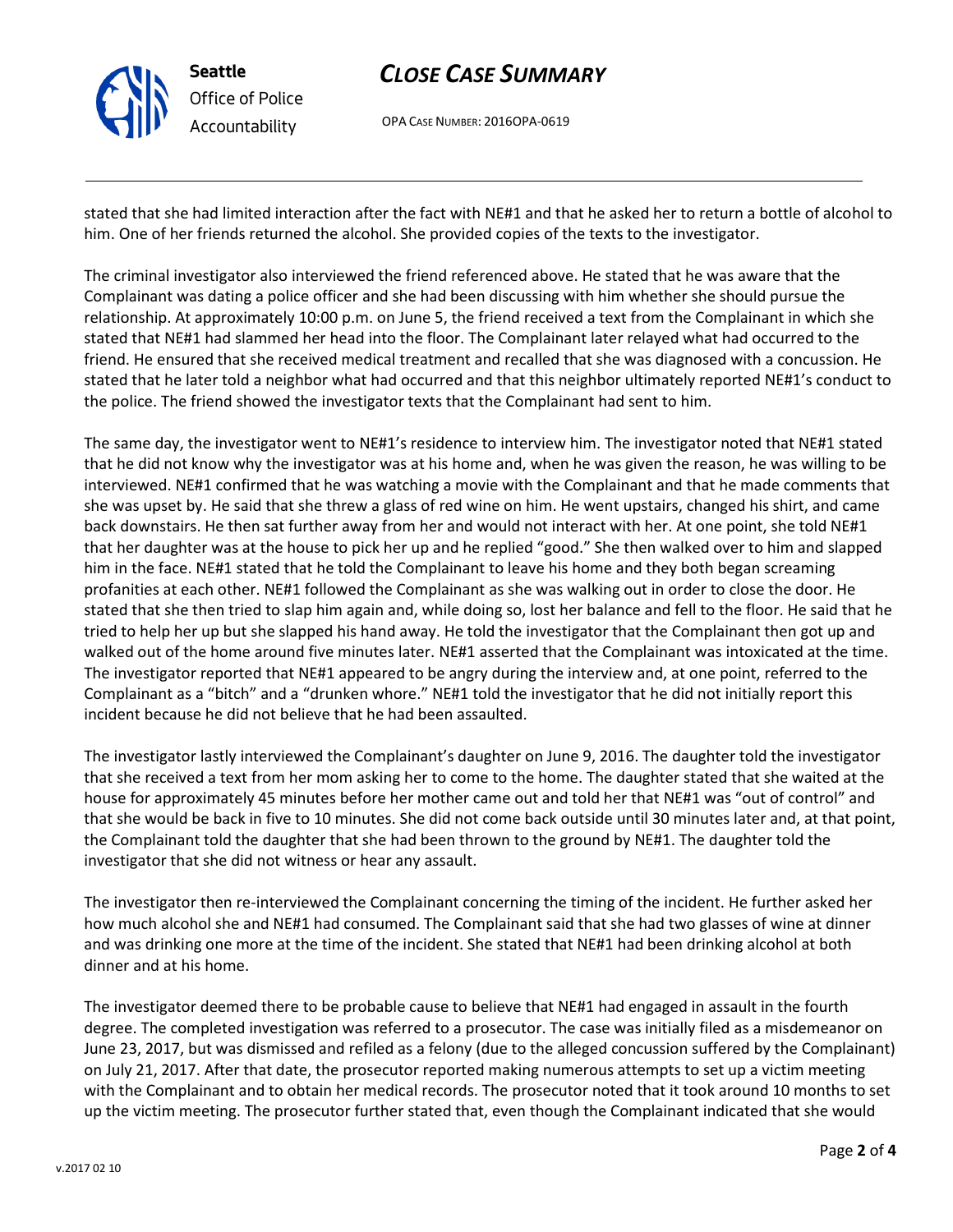

# *CLOSE CASE SUMMARY*

OPA CASE NUMBER: 2016OPA-0619

provide her medical records, she had not done so. The prosecutor gave a firm deadline to the Complainant's lawyer for provision of the records and, when that deadline was not complied with, the prosecutor dismissed the case. The case was formally dismissed on June 26, 2018, more than two years after it had been originally filed.

OPA then commenced its investigation. OPA interviewed the Complainant, the daughter, the friend, and NE#1. All of them provided similar statements to those they gave to the criminal investigator. OPA also interviewed another one of NE#1's friends and NE#1's supervisor at the time of the incident. Neither were direct witnesses to the incident.

SPD Policy 5.001-POL-2 requires that employees adhere to laws, City policy, and Department policy.

The allegations against NE#1 are very serious. If true, he clearly violated the law when he assaulted the Complainant. However, based on the totality of the record and when applying a preponderance of the evidence standard, I do not believe that I can definitively determine what occurred in this case. Notably, there were only two witnesses to this incident – NE#1 and the Complainant. While portions of their accounts are the same, their descriptions of the alleged assault are irreconcilable. The Complainant stated that NE#1 pushed her to the ground and slammed her head on the floor. NE#1 stated that he did not do such thing, that the Complainant slapped him, and that she fell down while trying to do so again. There are facts that support the Complainant's account – most notably, the text messages, her recounting of the timing of the incident that is more in-line with the other evidence, and the statements by the witnesses. However, there are also facts that support NE#1's account – the Complainant had been drinking, she indisputably threw wine on him, and she had no discernable injuries just three days after the alleged assault. For these reasons, I cannot conclusively determine whether NE#1 violated the law and, accordingly, I recommend that this allegation be Not Sustained – Inconclusive.

### Recommended Finding: **Not Sustained (Inconclusive)**

### **Named Employee #1 - Allegation #2** *5.002 - Responsibilities of Employees Concerning Alleged Policy Violations 8. Employees Will Report Certain Events*

It was alleged that NE#1 may have failed to timely report to his supervisor that he was the subject of a criminal investigation.

SPD Policy 5.002-POL-8 states that where a Department employee is the subject of a criminal investigation, that employee shall report this information to a supervisor in writing and as soon as practical. In defining "as soon as practical," the policy instructs that this notification must be made "before the start of their next work shift." (SPD Policy 5.002-POL-8.)

The incident occurred on June 5; however, the police did not commence an investigation until three days later. On that day, police came to NE#1's home, contacted him, and made him aware that he was the subject of a criminal complaint. After becoming aware of this, and prior to his next shift, NE#1 informed a Department supervisor of what had occurred.

The policy also states that an officer must self-report if "they believe they may be the subject of a criminal investigation." Arguably, if NE#1 engaged in assaultive behavior, as the Complainant alleged, he could have